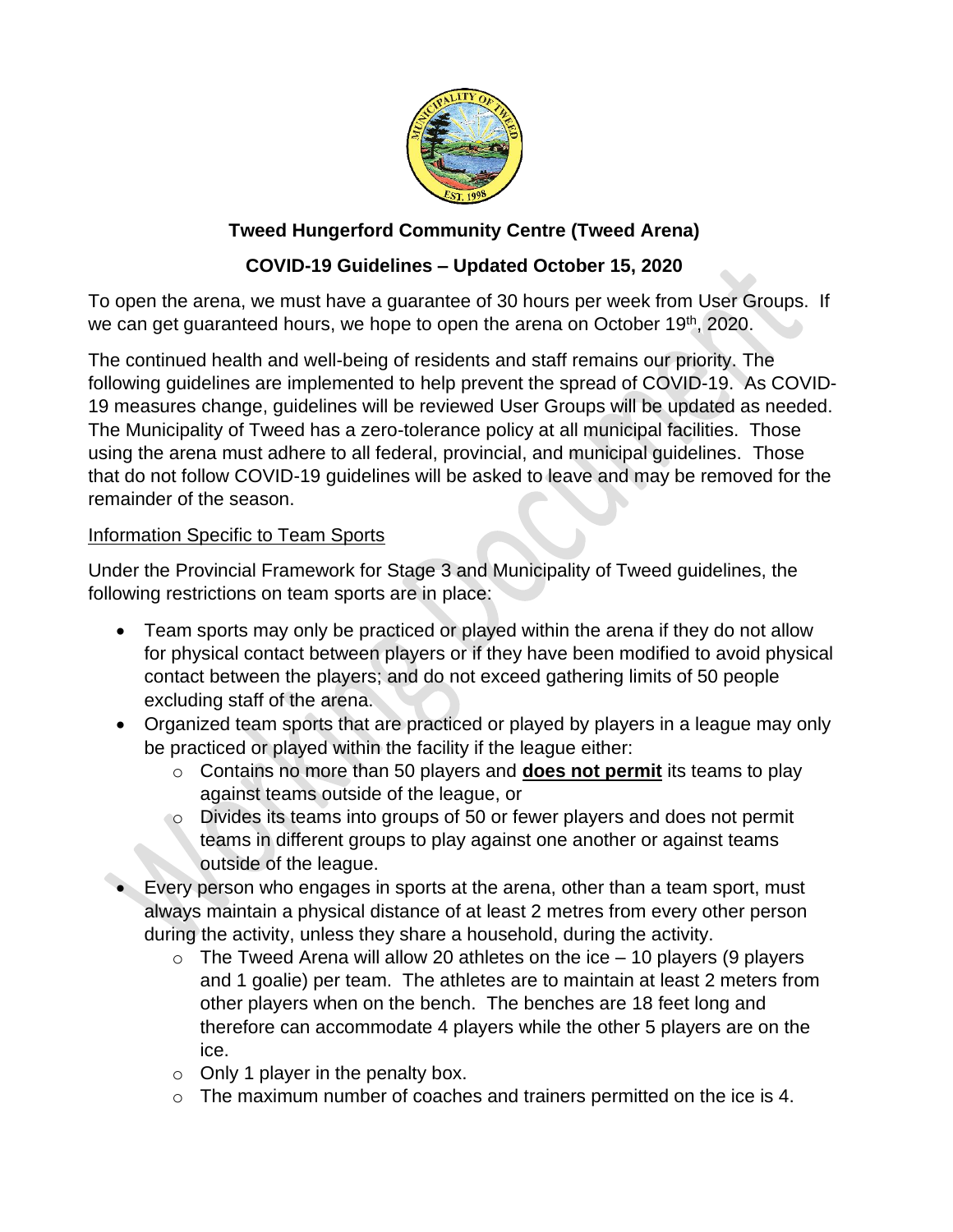- o Each athlete may be accompanied by one Companion. (see Companion section)
- Prolonged or deliberate contact while playing sports is not permitted.
- The athlete must wear a mask when they enter and exit the building.
- Before entering the building, individuals must self-assess by asking the questions posted on the main door. If you are sick you must stay home. If you have travelled outside of the country and have not self-quarantined for two weeks you must stay home.
- User Groups will enter through the main entrance door. User Groups will go directly to their assigned change room and stay there until notified by staff. The same will apply after the ice rental to ensure that different User Groups do not encounter each other in the halls.
- Athletes will arrive no sooner than 15 minutes prior to their scheduled ice time.
- Athletes have 15 minutes to vacate the arena after their scheduled ice time. Congregating before or after the ice time is strictly prohibited.
- Players are asked to arrive at the venue already dressed in their equipment and use the dressing rooms to put on their skates, helmets, and gloves.
- It is recommended that all players bring their own equipment to avoid sharing equipment.
- The use of rink dividers will not be permitted.
- Once an individual exits the arena, re-entry is not permitted.

## Tweed Minor Hockey

• For hockey players/leagues, please also review the Hockey Canada Return to [Hockey COVID-19 Response.](https://e-registration.omha.net/OMHAPortal/Download/HC_RTH_SafetyGUIDELINES_8.5X11_ENG_FINAL.pdf)

## Figure Skating

• For figure skaters, please review the Skate Canada Return To Skate COVID-19 [Response.](https://skateontario.org/updated-return-to-play-documents-as-of-august-17-2020/)

## Public Skating

• Public skating is not permitted at this time.

## Individual Bookings

• Individual Bookings are being permitted. One adult must be on the ice at all times to ensure all guidelines are being followed.

## Change Rooms

- Each User Group will be given 3 change rooms. Athletes should proceed directly to the assigned change room.
- Individuals must maintain physical distancing.
- Masks Must Be Worn. They may be taken off when going on the ice.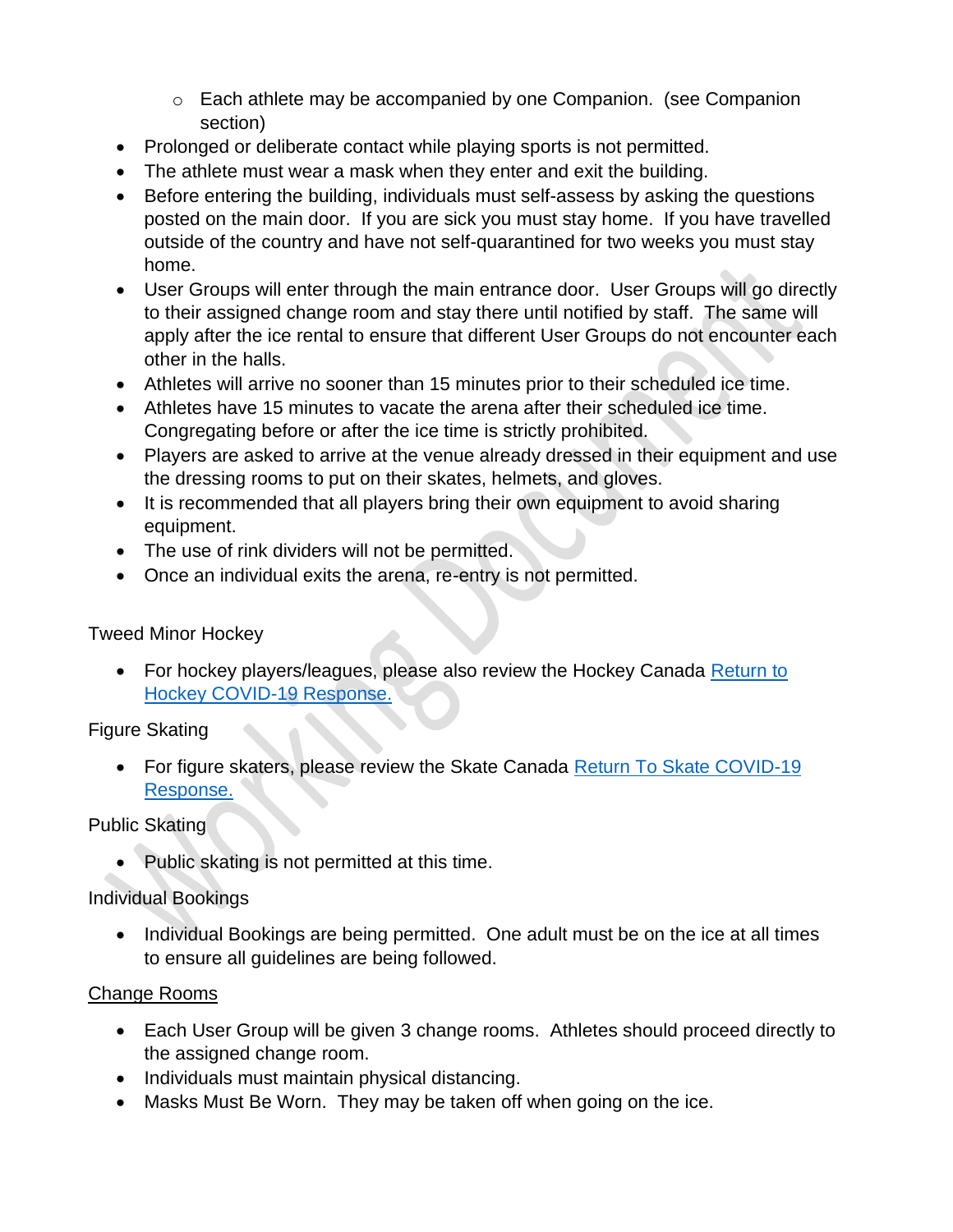- Dressing rooms will be sanitized between use.
- Use of washrooms within the dressing rooms is permitted.
- Use of showers is not permitted.
- Garbage cans will not be provided in the change room. Individuals must take out their own waste.

## Use of Masks:

- Everyone must wear a cloth face covering/mask inside the Tweed Arena in accordance with the Hastings Prince Edward Public Health, other than those who are exempt from this order:
	- o Children under two years of age, or children under the age of five years either chronologically or developmentally who refuse to wear a Mask and cannot be persuaded to do so by their caregiver;
	- o Individuals with medical conditions rendering them unable to safely wear a Mask, including breathing difficulties or cognitive difficulties;
	- o Individuals who are unable to apply or remove a Mask without assistance, including those who are accommodated under the Accessibility for Ontarians with Disabilities Act (AODA) or who have protections under the Ontario Human Rights Code, R.S.O. 1990, c.H.19, as amended;
	- o Employed staff of the Tweed Arena who may be in an area of the arena that is not designated for public access.
- Team leaders must ensure that everyone entering the facility is wearing a face covering/mask according to the Health Unit's Instruction.
- Masks must be worn until participants helmet is put on immediately before exiting dressing rooms and on to the ice.

## Hand Hygiene

- The Tweed Arena will provide hand sanitizer at all entrance/exit points.
- All individuals must sanitize their hands when entering the Arena.

## Washrooms

- The Municipality of Tweed will be responsible for ensuring washrooms are sanitized at a minimum every of 2 hours and that proper signage is posted to promote physic distancing of at least of 2 metres.
- Hand washing signage must be posted in all washrooms.

 $\bullet$ 

## **Companions**

• At this time, spectators are limited to one companion (parent/adult/guardian). Companions may assist with athletes 13 and under with putting on their skates. After assisting a skater with putting on their skates, companions must locate in the designated spectator area. Companions must vacate the arena immediately following the rental unless they are assisting a player with removing their skates. Companions must always maintain social distancing in the facility and may only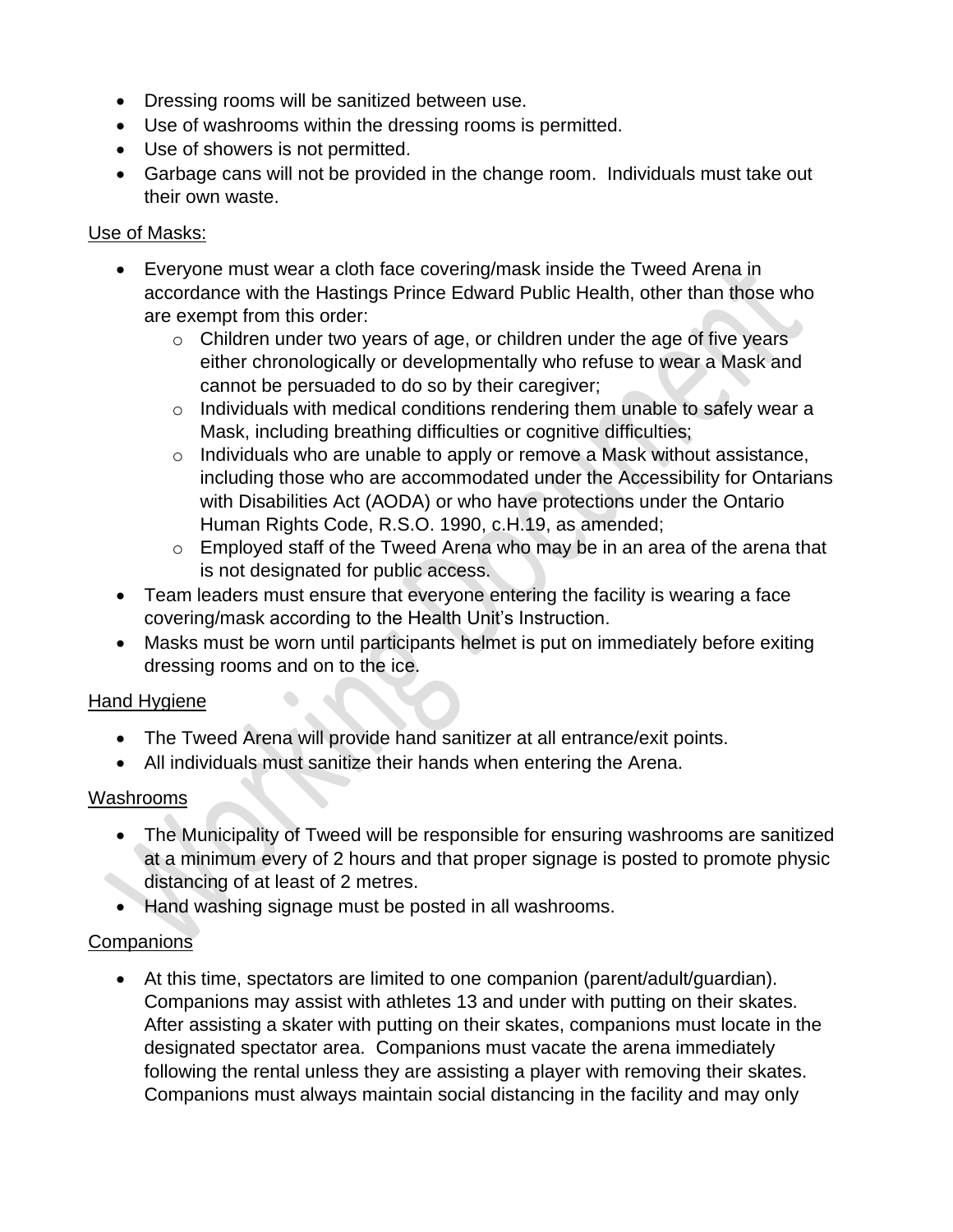come within 6 feet of each other if they are in the same household. Face masks must always be worn. There is no congregating in the lobby of the Tweed Arena.

#### Food and Beverages

No food or beverage, other than water, is permitted in the facility during the initial reopening phase. Participants are encouraged to bring a filled water bottle.

#### Contact Tracing

All teams must implement a method of collecting names and contact details of all those present for the purposes of contact tracing. This includes coaches, athletes, and spectators. Contact tracing forms must be provided to Arena Staff. After 30 days, those documents will be destroyed. Contact tracing forms will be provided to team leaders.

## **Staffing**

• The Municipality will always have 2 staff members working during COVID-19.

## **Schedule**

- A proposed schedule is attached for ice times. Please note that we are to have no gaps in between user groups. Schedule is subject to change at any time. It will be also continuously evaluated.
- Please note that times will be adjusted to accommodate staff scheduling as some user groups will not be using ice this year.

## Assumption of Risk

The novel coronavirus (COVID-19) has been declared a worldwide pandemic by the World Health Organization. COVID-19, like many other viruses, is extremely contagious and is believed to spread mainly from person-to-person contact. As a result, federal, provincial, municipal governments and health agencies continue to recommend the practice of social distancing.

While the Municipality of Tweed has put in place preventative measures to reduce the spread of COVID-19, the Municipality cannot guarantee that you and/or your child(ren) will not become infected with COVID-19, or any other virus. Attending facilities in the Municipality of Tweed could increase your risk and your child(ren)'s risk of contracting COVID-19, or any other virus.

**These procedures are in place to help protect all Municipality of Tweed facility users and staff. Procedures will be reviewed on an ongoing basis and changes will be made as needed and when possible. The Municipality of Tweed thanks everyone for their cooperation.**